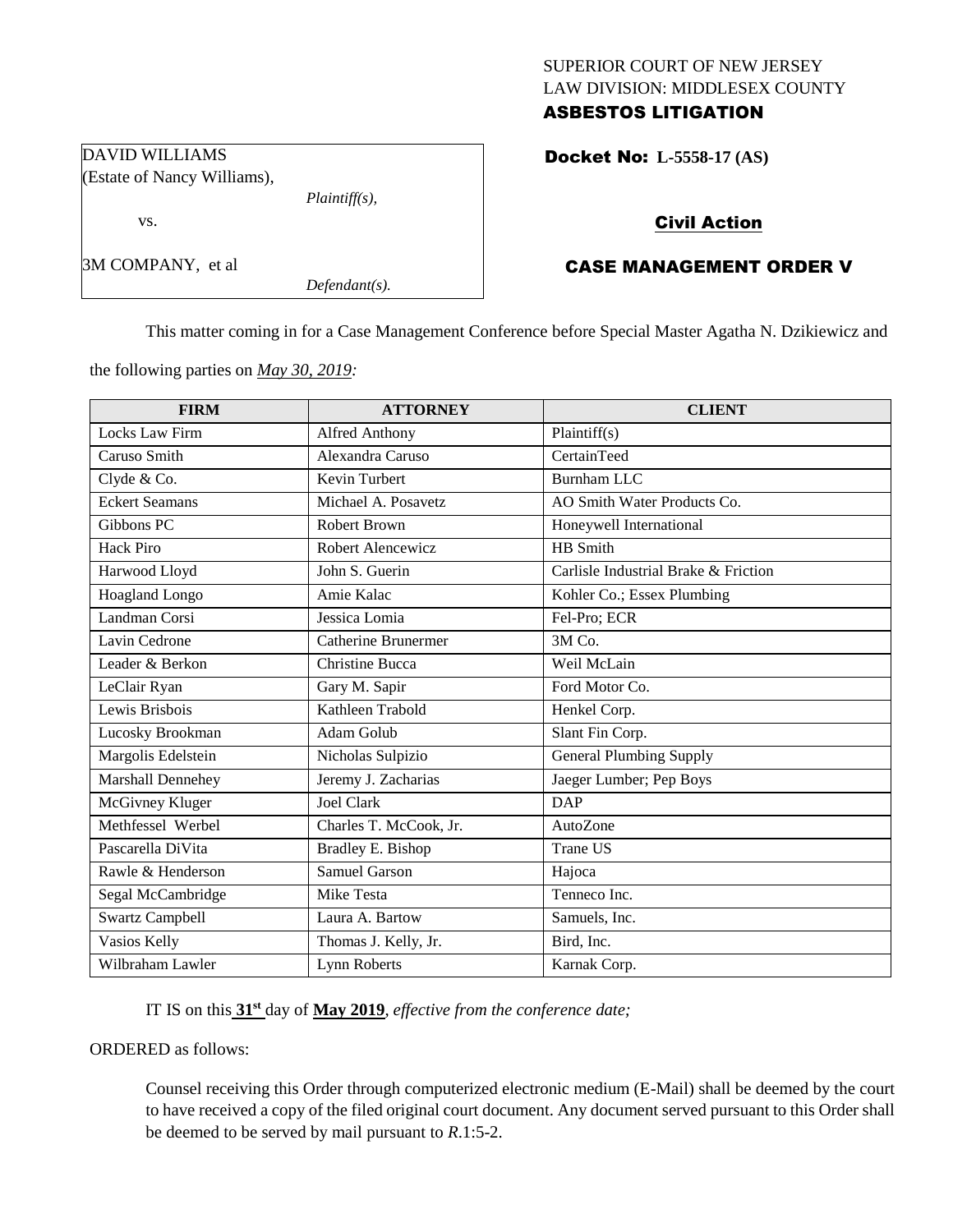Any jurisdictional motions must be filed in accordance with the Court Rules or be waived.

Any *forum non conveniens* motions must be filed as soon as practicable; once sufficient discovery is conducted so that the motion may be properly brought.

# **DISCOVERY**

- July 31, 2019 Fact discovery, including depositions, shall be completed by this date. Plaintiff's counsel shall contact the Special Master within one week of this deadline if all fact discovery is not completed.
- July 31, 2019 Depositions of corporate representatives shall be completed by this date.

### **EARLY SETTLEMENT**

September 13, 2019 Settlement demands shall be served on all counsel and the Special Master by this date.

#### **MEDICAL EXPERT REPORT**

- August 30, 2019 Plaintiff shall serve medical expert reports by this date.
- August 30, 2019 Upon request by defense counsel, plaintiff is to arrange for the transfer of pathology specimens and x-rays, if any, by this date.
- December 13, 2019 Defendants shall identify its medical experts and serve medical reports, if any, by this date. In addition, defendants shall notify plaintiff's counsel (as well as all counsel of record) of a joinder in an expert medical defense by this date.

#### **LIABILITY EXPERT REPORTS**

- August 30, 2019 Plaintiff shall identify its liability experts and serve liability expert reports by this date or waive any opportunity to rely on liability expert testimony.
- December 13, 2019 Defendants shall identify its liability experts and serve liability expert reports, if any, by this date or waive any opportunity to rely on liability expert testimony.

#### **SUMMARY JUDGMENT MOTION PRACTICE**

- September 13, 2019 Plaintiff's counsel shall advise, in writing, of intent not to oppose motions by this date.
- September 27, 2019 Summary judgment motions shall be filed no later than this date.
- October 25, 2019 Last return date for summary judgment motions.

#### **ECONOMIST EXPERT REPORTS**

August 30, 2019 Plaintiff shall identify its expert economists and serve expert economist report(s), if any, by this date or waive any opportunity to rely on economic expert testimony.

 $\_$  , and the set of the set of the set of the set of the set of the set of the set of the set of the set of the set of the set of the set of the set of the set of the set of the set of the set of the set of the set of th